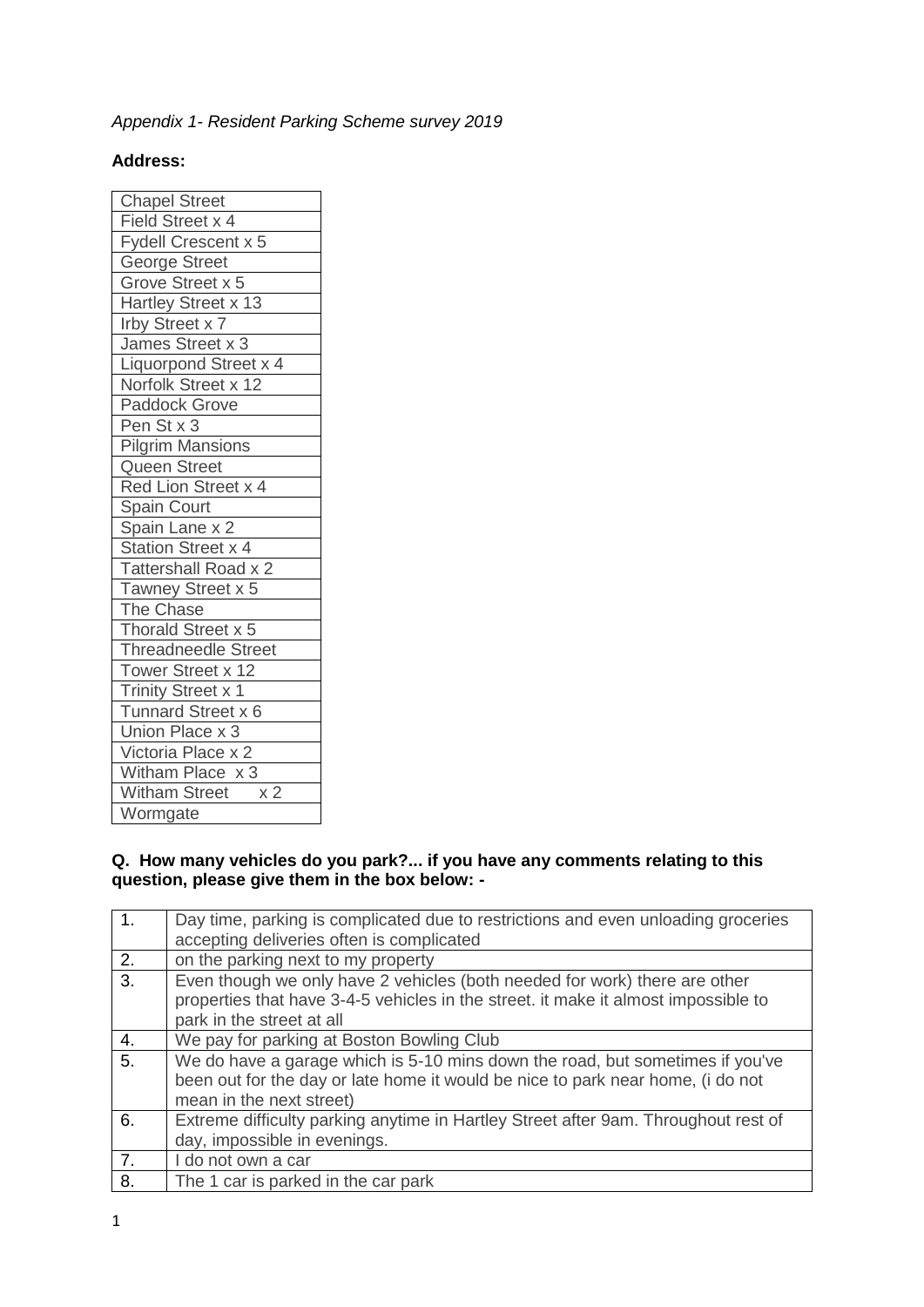| 9.                | I have to park my car at my friend's house                                                                                                                 |
|-------------------|------------------------------------------------------------------------------------------------------------------------------------------------------------|
| 10.               | I want to know how much the total cost of an annual parking permit                                                                                         |
| 11.               | Frustrated by lack of flexibility to park on road occasionally and for visitors staying                                                                    |
|                   | overnight.                                                                                                                                                 |
| 12.               | At the moment we are able to rent a garage in Tower Street, if these came                                                                                  |
|                   | unavailable we would pay for a parking permit on the nearest car park to our home.                                                                         |
| 13.               | Never space in front my house people parking car and going to city centre                                                                                  |
| 14.               | One of the cars we have is a company car and i only part it as lunchtime or                                                                                |
|                   | evenings and if I have time off work I can usually put it somewhere else. I rent a                                                                         |
|                   | garage but I dont know how long the owner is going to keep them                                                                                            |
| 15.               | We will shortly have 2 cars and this is why I am interested in residential parking                                                                         |
|                   | outside my house. People come and park in Tower Street for nothing. Residential                                                                            |
|                   | parking In Tower Street would mean that people would have to pay car park                                                                                  |
|                   | charges. More money for the council.                                                                                                                       |
| 16.               | I pay to park in the Irby St car park                                                                                                                      |
| 17.               | There is zero structure too the off road parking                                                                                                           |
| 18.               | Having to move car every 2 hours endless parking fines, sometimes for being few                                                                            |
| 19.               | minutes late. Big inconvenience<br>I do not own a car                                                                                                      |
| 20.               | I always need to look for a different car park or part my car on different street as                                                                       |
|                   | there are not enough space for my car. I believe every house should have their                                                                             |
|                   | own parking space. Another problem is you can only park your car for 2 hours at                                                                            |
|                   | front of my house so I had to pay some parking fines because of this.                                                                                      |
| 21.               | No on the road parking in the area. No off the road parking available at property                                                                          |
| $\overline{22}$ . | Small driveway to rear of property bike in garage                                                                                                          |
| 23.               | If we have visitors - would have to park any additional car(s) on the road                                                                                 |
| 24.               | We park in both places as our drive way is very narrow.                                                                                                    |
| 25.               | I am 96 and blue badge holder. My daughter and son visit and take me shopping                                                                              |
|                   | in their cars daily sometimes twice daily.                                                                                                                 |
| 26.               | The double yellow lines on Hartley Street are no longer needed. They were                                                                                  |
|                   | originally there to make access to factory gates clear. The factory has now been                                                                           |
|                   | demolished.                                                                                                                                                |
| 27.               | I pay a lot extra in rent to have a property with an off - road parking space. My rent                                                                     |
|                   | is a lot more than it would be otherwise - simply because the properties in this                                                                           |
|                   | area, full of double yellow lines, have such poor parking availability. I was afraid to                                                                    |
|                   | pay for a parking permit for the car park on Tunnard Street because I went to look                                                                         |
|                   | at other properties and there were a lot of people hanging around on Tunnard<br>Street drinking - I did not park my car so far out of view, would be safe. |
| 28.               | very difficult to find anywhere to park, in the Norfolk Street/Horncaslte Road area.                                                                       |
|                   | very limited its just a chance all of the time.                                                                                                            |
| 29.               | Sometimes have work van for call-out duties                                                                                                                |
| 30.               | Cars: 1 family car and 1 car for each of our adult children (their own) one works in                                                                       |
|                   | Boston so parking is a struggle.                                                                                                                           |
| 31.               | Bikes parked in garden car in private car park which I pay for                                                                                             |
| 32.               | On the road but not close to the property as double yellow line                                                                                            |
| 33.               | In the event of no on the road parking being available only alternative is public car                                                                      |
|                   | park                                                                                                                                                       |
| 34.               | Only alternative is public car park                                                                                                                        |
| 35.               | Not able to sometimes to pay for a permit so sometimes its on the road or down a                                                                           |
|                   | side street                                                                                                                                                |
| 36.               | Have trouble parking outside                                                                                                                               |
| 37.               | I have noticed that in the mornings people who work in town, do park down Irby                                                                             |
|                   | Street. But I say if they pay R Tax they have the right to park where they live                                                                            |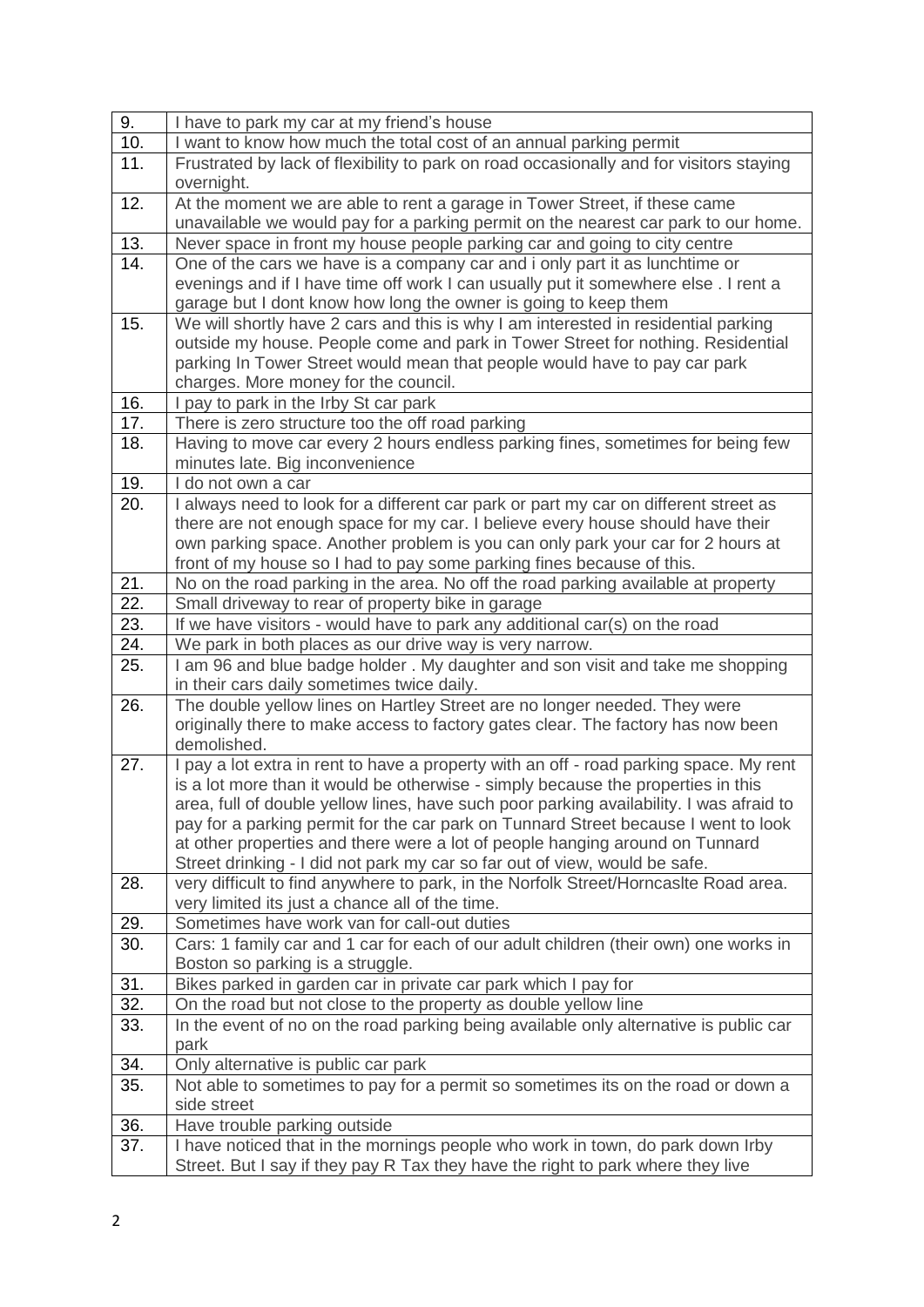| 38. | I have a parking place at Boston Bowls Club in Robin Hoods Walk in the street                                                                                                                                                                                                                                                                                                                                                                                                                                                                                                                                                                                                                                                                                                                                                                                                                                                                                                                                                                                                                                                                                                                                                                                                                                                                                                                                                                                                                                                                                                                                                                                                                                                                                                                                                                                                                                                                                                                                 |
|-----|---------------------------------------------------------------------------------------------------------------------------------------------------------------------------------------------------------------------------------------------------------------------------------------------------------------------------------------------------------------------------------------------------------------------------------------------------------------------------------------------------------------------------------------------------------------------------------------------------------------------------------------------------------------------------------------------------------------------------------------------------------------------------------------------------------------------------------------------------------------------------------------------------------------------------------------------------------------------------------------------------------------------------------------------------------------------------------------------------------------------------------------------------------------------------------------------------------------------------------------------------------------------------------------------------------------------------------------------------------------------------------------------------------------------------------------------------------------------------------------------------------------------------------------------------------------------------------------------------------------------------------------------------------------------------------------------------------------------------------------------------------------------------------------------------------------------------------------------------------------------------------------------------------------------------------------------------------------------------------------------------------------|
| 39. | All cars from 3 flats parked in Botolph Street Car parks                                                                                                                                                                                                                                                                                                                                                                                                                                                                                                                                                                                                                                                                                                                                                                                                                                                                                                                                                                                                                                                                                                                                                                                                                                                                                                                                                                                                                                                                                                                                                                                                                                                                                                                                                                                                                                                                                                                                                      |
| 40. | I pay road tax                                                                                                                                                                                                                                                                                                                                                                                                                                                                                                                                                                                                                                                                                                                                                                                                                                                                                                                                                                                                                                                                                                                                                                                                                                                                                                                                                                                                                                                                                                                                                                                                                                                                                                                                                                                                                                                                                                                                                                                                |
| 41. | Limited of road parking so some bikes park on the road                                                                                                                                                                                                                                                                                                                                                                                                                                                                                                                                                                                                                                                                                                                                                                                                                                                                                                                                                                                                                                                                                                                                                                                                                                                                                                                                                                                                                                                                                                                                                                                                                                                                                                                                                                                                                                                                                                                                                        |
| 42. | I own a small car which obviously can not park anywhere in the area except on<br>Sundays so in real terms 'never' since my renting a private parking space has to<br>run Sunday - Saturday i.e. one does not get a rebate or not using the rented space<br>on Sundays, in any case one would have to remember/ to return the to the space<br>before 11am on the Monday. Given the adverse weather conditions of the winter. I<br>think as I have suggested to the Council before this council before, this<br>conservation area i.e. Thorold, Tunnard, Norfolk. Tawney Street should be far<br>better regulated to preserve its unique architectural qualities and atmosphere. The<br>central park is now beautifully kept by the council and this years events in it have<br>been superbly organised apart from the 'September' fair - which devastates the<br>area with excessive noise nuisance and deprivation of the park use by usual and<br>ugliness for ten days of hell. (we have the best historically most significant fair in<br>Britain, maybe Europe? the world? in May each year why this partly 'extra bit) so<br>the recently introduced warden 'controlled. Scheme causing vehicles constantly to<br>be searching for and leaving parking spaces by the side of roads causing frequent<br>(minor) traffic james from vehicles detrimental not only to residents health but also<br>to the thousand of young people playing in the parks and going to and from school<br>. Up to2012 everything was fine. ie. none of the problems above existed, but when<br>LCC decided to impinge on our liberty to park as we wished (through the town also<br>- im unsure) in the conservation area, some prominent Bostonians were forced to<br>leave Thorold St, (xxx identifiable information removed) it might be recalled the late<br>sometimes arch Bishop of Canterbury Lord Ramsey and the late pier Patrick<br>O'Shanghessy lived in Thorold Street at. House prices fell as unusual landlords |
|     |                                                                                                                                                                                                                                                                                                                                                                                                                                                                                                                                                                                                                                                                                                                                                                                                                                                                                                                                                                                                                                                                                                                                                                                                                                                                                                                                                                                                                                                                                                                                                                                                                                                                                                                                                                                                                                                                                                                                                                                                               |
|     |                                                                                                                                                                                                                                                                                                                                                                                                                                                                                                                                                                                                                                                                                                                                                                                                                                                                                                                                                                                                                                                                                                                                                                                                                                                                                                                                                                                                                                                                                                                                                                                                                                                                                                                                                                                                                                                                                                                                                                                                               |
|     | purchased houses to rent out maybe overcowdedly - bringing more cars needed.                                                                                                                                                                                                                                                                                                                                                                                                                                                                                                                                                                                                                                                                                                                                                                                                                                                                                                                                                                                                                                                                                                                                                                                                                                                                                                                                                                                                                                                                                                                                                                                                                                                                                                                                                                                                                                                                                                                                  |

**Q. Do you currently purchase one or more Council parking permits, at a reduced rate? If yes, how many permits do you purchase….**

| $0 \times 3$                                                                        |
|-------------------------------------------------------------------------------------|
| 1 X 10                                                                              |
| $2 \times 2$                                                                        |
| No too expensive                                                                    |
| I think it is something about 10 permits                                            |
| The area around Union Court seems very unsafe                                       |
| I have in the recent past/previously x 2                                            |
| I was not awear of the scheme                                                       |
| Just one sometimes every month                                                      |
| I can not get the reduced rate due to my postal address                             |
| No but there are yellow lines that aren't necessary in the street. Also North St is |
| cordoned off                                                                        |
| 4 permits                                                                           |
| Most in last 4 years was 3                                                          |
|                                                                                     |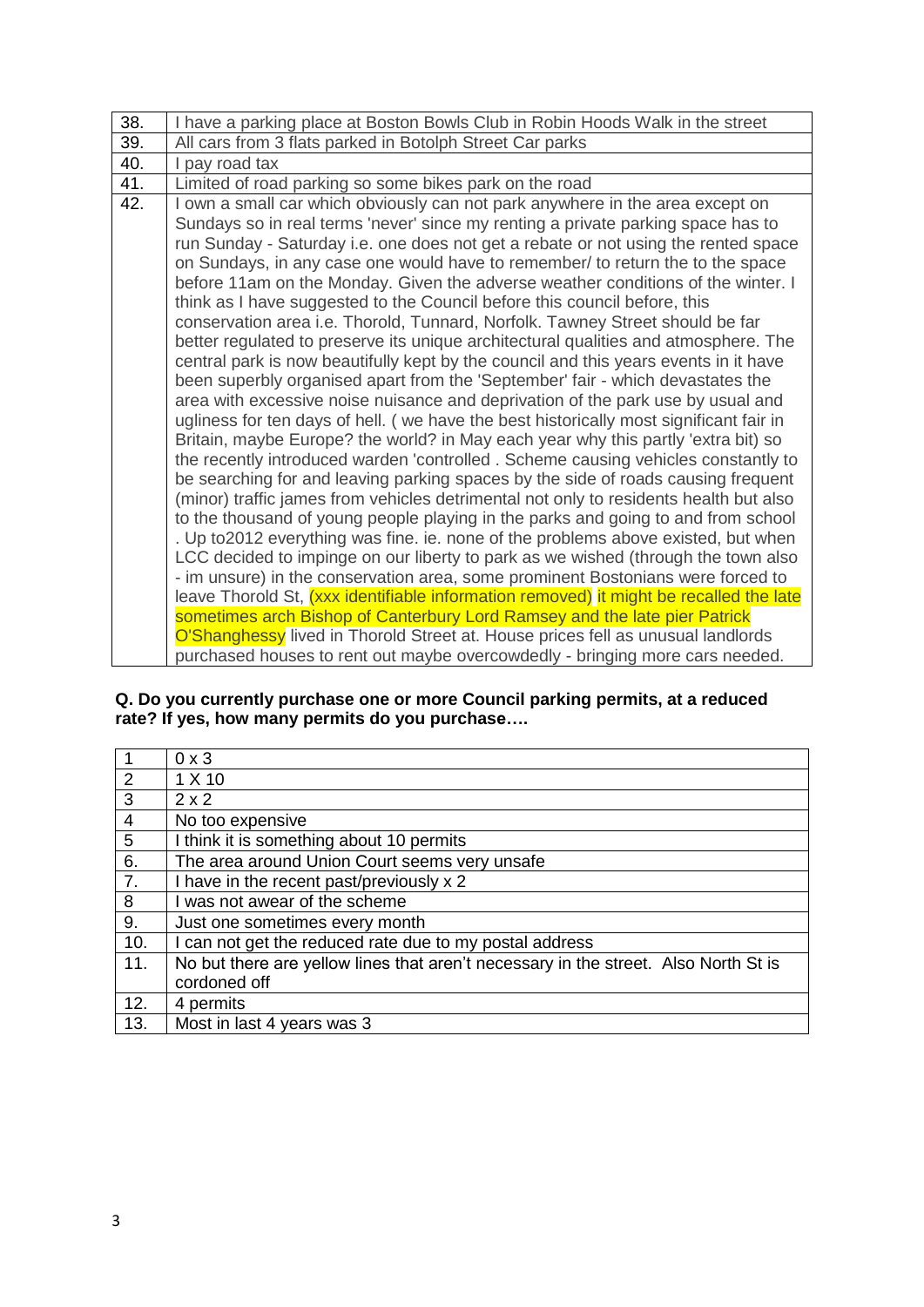**Q. Are there currently parking restrictions outside your property? If you have any comments relating to this question, please give them in the box below……**

| 1.               | Double yellows . mon - sat 8am - 6pm                                                                                                                                 |
|------------------|----------------------------------------------------------------------------------------------------------------------------------------------------------------------|
| $\overline{2}$ . | It is a narrow one way street, so there is only available parking on one side. other                                                                                 |
|                  | resident park on the pavement outside my property (on the single yellow line)                                                                                        |
| 3.               | There are no restrictions for parking, but parking is limited to one side of the street.                                                                             |
|                  | I believe some houses the other side of the road could gain access to the rear of                                                                                    |
|                  | their properties via North Street to possibly park their cars, using their back yards,                                                                               |
|                  | but that is there only choice.                                                                                                                                       |
| 4.               | Main through road - Norfolk Street                                                                                                                                   |
| 5.               | Parked up most of time as I walk to work                                                                                                                             |
| 6.               | There is no parking available unless you park in the car park, which costs money.                                                                                    |
|                  | There are parking spaces in a small Mayflower car park. One of the spaces is                                                                                         |
|                  | owned but never used                                                                                                                                                 |
| 7.               | Because there are no yellow lines outside our house, permanent parking inhibits                                                                                      |
|                  | house maintenance, prevents use of skips and blocks emergency access                                                                                                 |
| 8.               | Why does the restriction apply all day on a Saturday - why not half a day                                                                                            |
| 9.               | For Residents should be all day free                                                                                                                                 |
| 10.              | As I said before . People will come and park for nothing even though there is a car                                                                                  |
|                  | park 50 years away from Tower Street. It is frustrating for residents to return home                                                                                 |
|                  | to find a Street full of cars and nowhere for them to park                                                                                                           |
| 11.              | I think it should be permitted to residents only                                                                                                                     |
| 12.              | No smaller streets all day parking ours wide road. First moved here it was all day                                                                                   |
|                  | parking no restrictions - changed for the worst.                                                                                                                     |
| 13.              | I believe that I shouldn't have a time limit on parking my car near my house                                                                                         |
| 14.              | nearest parking is on the quayside but no parking permits issues for this car park                                                                                   |
| 15.              | A lot of cars park on our road, who do not live on our road. its 2 hours free parking                                                                                |
|                  | close to town                                                                                                                                                        |
| 16.              | 12-18 months for scheme to be up and running is quite a long wait                                                                                                    |
| 17.              | Before the parking restriction signs were defaced/removed, my daughter and son                                                                                       |
| 18.              | parked outside my house on the single yellow line (blue badge)                                                                                                       |
|                  | I have an off-road parking space on my property. There is clearly a house drive<br>separate from the road and has a sign saying residents parking only - there is no |
|                  | way that it could be mistaken for a public road but people still park on it o go to the                                                                              |
|                  | 'European off Licence' immediately opposite. They don't care at all who do I speak                                                                                   |
|                  | to in order to get action taken against people doing this?                                                                                                           |
| 19               | Yes - 2 hours parking with return after 1 hour available but if you do this (i.e. return                                                                             |
|                  | after 1 hour) you still get a ticket this means we constant need to move cars,                                                                                       |
|                  | unnecessarily driving in order to park in near by roads to avoid tickets. This makes                                                                                 |
|                  | life very difficult now that we are retired and car is always needing to be moved.                                                                                   |
|                  | The road often has spaces available that we cant use because of restrictions                                                                                         |
| 20.              | The restrictions are a burden on residents and provide free parking for shoppers                                                                                     |
|                  | who would otherwise pay for parking.                                                                                                                                 |
| 21.              | opposite side of road single yellow and double yellow at each end on each side                                                                                       |
| 22.              | I've always found it bewildering about the parking as I was informed it was due to                                                                                   |
|                  | not being able to view the park. yet vehicles are parked all day long at no cost to                                                                                  |
|                  | non residents yet we are going to have to pay                                                                                                                        |
| 23.              | OUTSIDE MY HOUSE NONE BUT ON OPPOSITE SIDE OF ROAD A SINGLE                                                                                                          |
|                  | YELLOW LINE IS PROVIDED                                                                                                                                              |
| 24.              | No parking between 8am and 6pm everyday                                                                                                                              |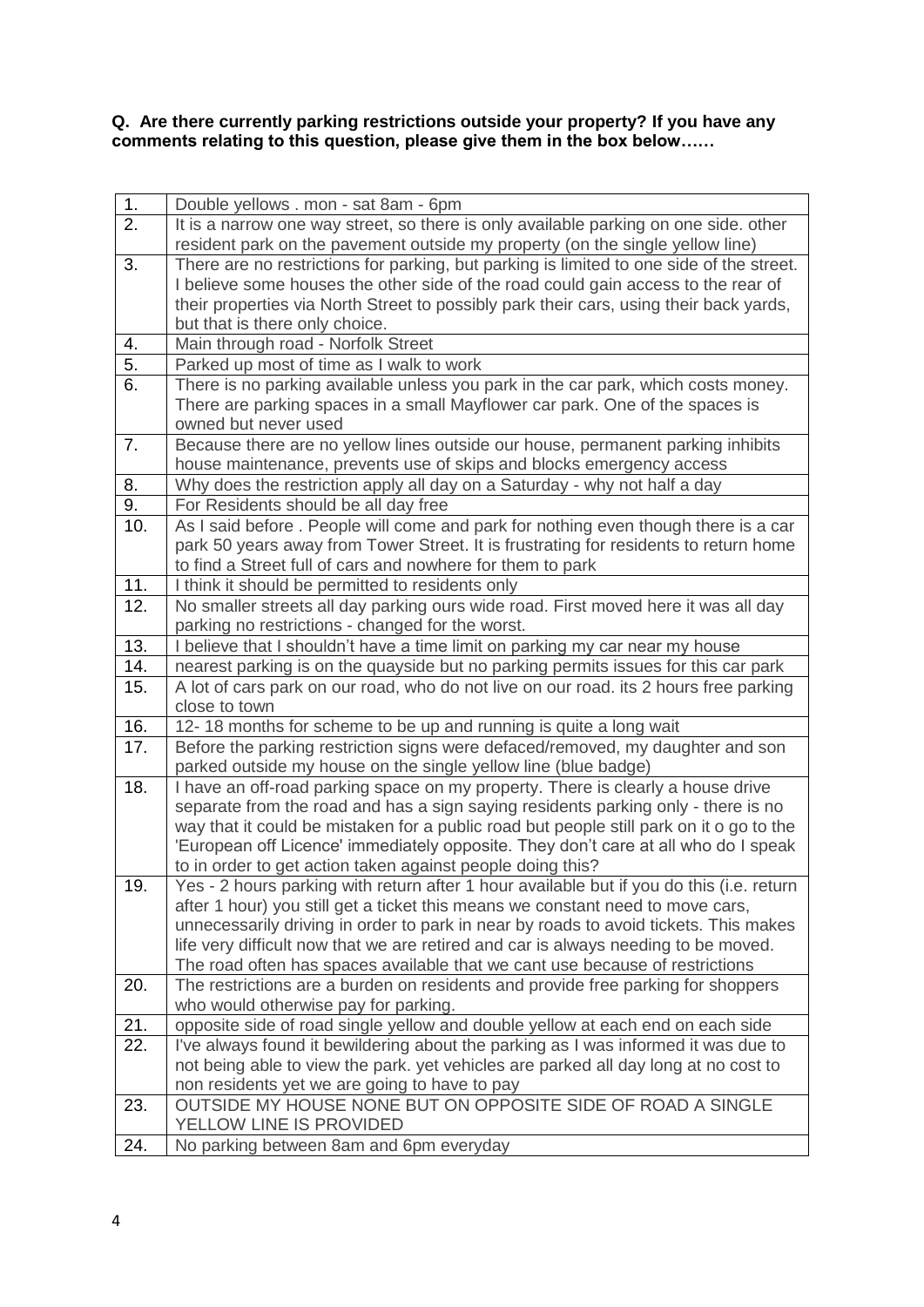| 25. | The double yellow cause people to either partly or fully park on the pavement. This<br>totally blocks the way. Even had people parking outside blocking our way out. |
|-----|----------------------------------------------------------------------------------------------------------------------------------------------------------------------|
|     |                                                                                                                                                                      |
| 26. | The double yellow lines on Irby St make no sense the way they are positioned!                                                                                        |
|     |                                                                                                                                                                      |
| 27. | I pay for permit for car park for 4 years now multiply car                                                                                                           |
|     |                                                                                                                                                                      |
|     |                                                                                                                                                                      |
|     |                                                                                                                                                                      |

#### **Are any of Your vehicles normally parked on the road close to your property during the following hours … if you have any comment relating to this question, please give them in the box below…**

| $\overline{1}$ .          | Any scheme should be as simple as possible. Why will enforcement be an                 |
|---------------------------|----------------------------------------------------------------------------------------|
|                           | additional cost? The street are patrolled regularly. The traffic warden could just     |
|                           | ignore the cars with resident parking stickers the same as he is doing with disable    |
|                           | stickers.                                                                              |
| 2.                        | I'm parking elsewhere due to restrictions                                              |
| $\ensuremath{\mathsf{3}}$ | Sometimes stay all day on the parking place.                                           |
| $\overline{4}$ .          | I have ticked the 6-8pm as we are out at work but it is rare to be able to park at     |
|                           | any time of day as shoppers and town workers also use our road to park to avoid        |
|                           | paying to park in town.                                                                |
| 5.                        | We have permission to park in the yard. Belonging to Bush Distribution during the      |
|                           | day                                                                                    |
| 6.                        | No, most of the time its parked in afore mentioned garage, but if we need to park it   |
|                           | down the street (for whatever reason) its a Lottery, as we get shoppers, workers       |
|                           | and residents from Tawney Street.                                                      |
| 7.                        | No - Parking permit is 24 hour 7 day for council long stay car parks                   |
| 8.                        | If I can get parked down Harley St - very rarely can at this or any time.              |
| 9.                        | We have 2 disabled badges                                                              |
| 10.                       | I leave my car at my friends house. SO it is off the road.                             |
| 11.                       | I am not trying to park there because it is not possible to park there longer than 2   |
|                           | hours.                                                                                 |
| 12.                       | I have help in the home and garden so it becomes a problem for helpers to park         |
|                           | and deliver. I am 96 years                                                             |
| 13.                       | Some times needs all day                                                               |
| 14.                       | When we get our other car it is likely that it will be parked on the road close to our |
|                           | property. I would have to find somewhere to park due to the day time restrictions      |
|                           | 1-2 hours                                                                              |
| 15.                       | Car owners work different shift during the week and weekends.                          |
| 16.                       | Yes I finish work - 10.30 1 week. 11.30 next week. Weekends can parked on              |
|                           | roadside or car park. paying every day                                                 |
| 17.                       | We know there is a car park at the end of my street but I have to pay for that car     |
|                           | park so I try to park my car on the road so I dont have to pay for it.                 |
| 18.                       | No on the road parking in the area                                                     |
| 19.                       | My son and daughter park at anytime - but only for short periods                       |
| 20.                       | Vehicles from neighbouring streets, plus town workers and shoppers always park         |
|                           | for free in Hartley Street                                                             |
| 21.                       | Where could I park? Its double yellows                                                 |
| 22.                       | Vehicle parked on road until needed                                                    |
| 23.                       | Yer - we would want to leave car in road outside our house at any of the above         |
|                           | homes, but can not. We move car at 11am and return it to road outside house            |
|                           | after 3pm to avoid getting tickets                                                     |
| 24.                       | It is a burden having to move car every 1hr 55 mins                                    |
| 25.                       | No - not possible                                                                      |
| 26.                       | Time vary according to work commitments                                                |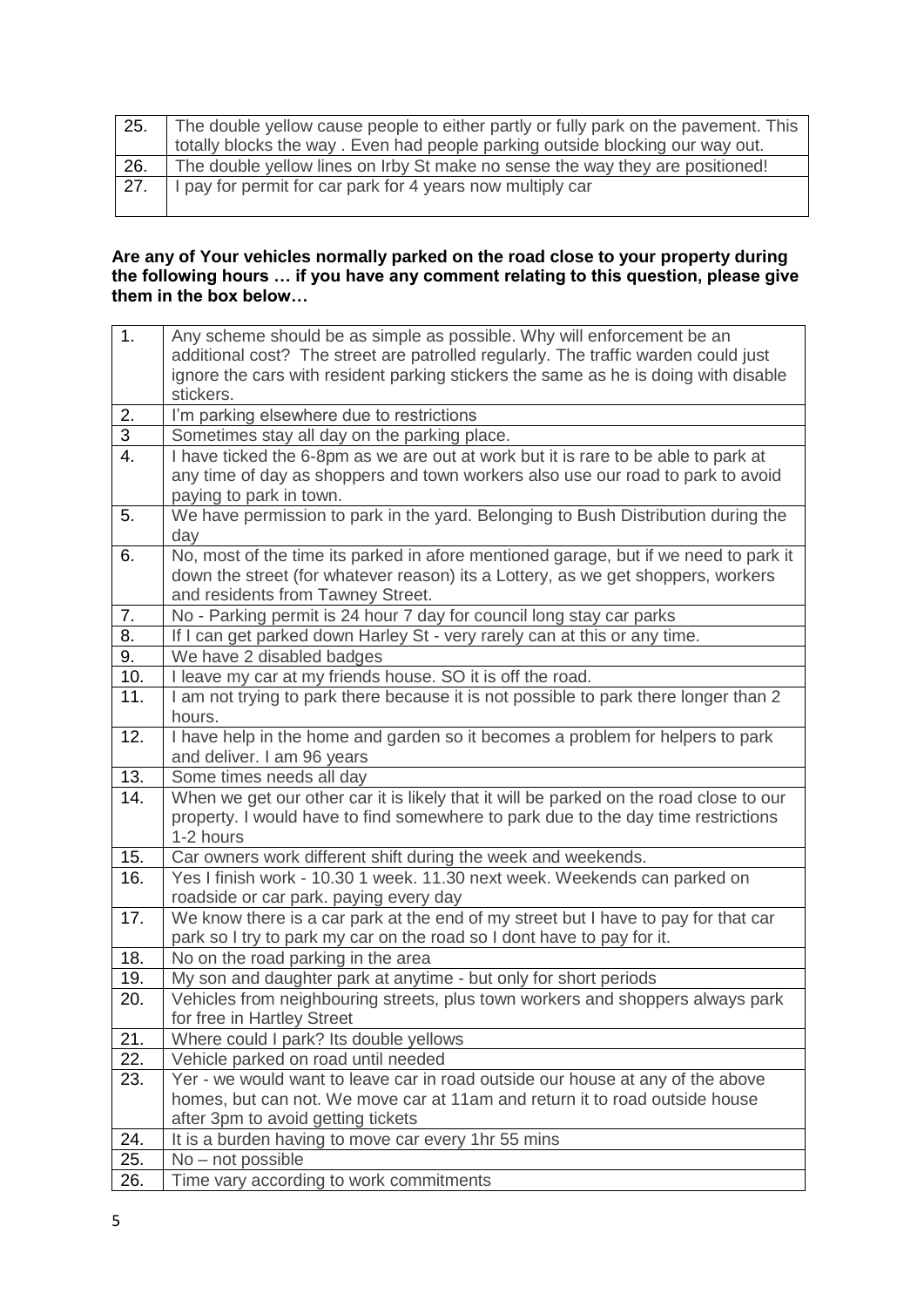| 27. | Varies according to work times                                                          |
|-----|-----------------------------------------------------------------------------------------|
| 28. | Usually using a nearby street as Tower Street has restrictions                          |
| 29. | I COME BACK FROM SPLIT SHIFT WORKING AROUND 9.30 AM AND 5.30 PM                         |
|     | AND OTHER CARS HAVE BEEN LEFT DUE TO NO RESTRICTIONS BEING                              |
|     | <b>ENFORCED</b>                                                                         |
| 30. | Before we knew about the discounted permits we had to park the car down the             |
|     | road and move it every 2 hours as the car is at home most of the time.                  |
| 31. | On weekends days my vehicles normally parked all days.                                  |
| 32. | However this becomes an issue in school holidays as I may not move my car               |
| 33. | Most evenings there is a space to park near to my property. Probably 1 out of 7         |
|     | there is not but usually can find a space further down our roads. (maybe 1-2 times      |
|     | a month have to park elsewhere)                                                         |
| 34. | Occasionally                                                                            |
| 35. | Park in car park near to these - pays per hour                                          |
| 36. |                                                                                         |
|     | My fiancée likes to visit my home. (xxxx identifiable information removed) 28           |
|     | Thorold St but is unable to as and when Ms Alvares-Tuya wishes because of the           |
|     | parking restrictions introduced by LCC in Sept 012. May I ask respectfully the          |
|     | council would advice me on this matter when I met with (xxxx identifiable               |
|     | information removed) Mr Drury recently I explained this problem i.e. (xxxx              |
|     | identifiable information removed) where should Ms Alvares-T                             |
| 37. | I work 4 days on 4 days off and have remember to move my car every day im off           |
| 38. | Probably have car parked outside house if spaces available                              |
| 39. | No we park in Victoria Place car park                                                   |
| 40. | No unless unloading supermarket shopping                                                |
| 41. | at times, if I cant get in to renew them in time, I do not get parking ticket, even tho |

#### **How many times have you had a problem parking on the road close to your property in the past 6 months…..if you have any comments relating to this question, please comment below….**

| 1. | As an older person who is at home a lot parking is a constant problem and worry<br>for me.                                                                                                                                                                                                                                      |
|----|---------------------------------------------------------------------------------------------------------------------------------------------------------------------------------------------------------------------------------------------------------------------------------------------------------------------------------|
| 2. | Im trying to park elsewhere due to restrictions. Doing this may be occupying<br>limited space on the unrestricted street. Time after time this causes conflicts.                                                                                                                                                                |
| 3. | EVERY DAY is a problem - some properties are multi occupancy and have several<br>cars. Some have large vans taking up 2 parking spaces, others have a family car<br>and are taxi drivers so also park taxis all night, I rarely get parked in the street<br>outside my property and have to park and walk from Horncastle Road. |
| 4. | Houses built in Hartley Street are all multiple occupancy which results in more<br>cars/vans parking on the road.                                                                                                                                                                                                               |
| 5. | We do seem to get cars parked down here and they don't always move regularly<br>(one car at the moment has not moved for possibly 6 weeks) we don't know who it<br>belongs to, we have occasionally had cars dumped.                                                                                                            |
| 6. | People double park and do not allow for others there is room for 9 cars to layby<br>park with 21 cars owned at location                                                                                                                                                                                                         |
| 7. | Council permit allows me to stay in car parks - roads around property are always<br>busy and no spaces available                                                                                                                                                                                                                |
| 8. | Can hardly ever get a parking space when needed. Will add - because most of the<br>street is occupied by Foreign nationals they would disregard permit parking<br>anyway as they do most rules and considerations.                                                                                                              |
| 9. | People from other streets park on my street and people working in Boston. I have<br>to park on another street which must annoy someone else                                                                                                                                                                                     |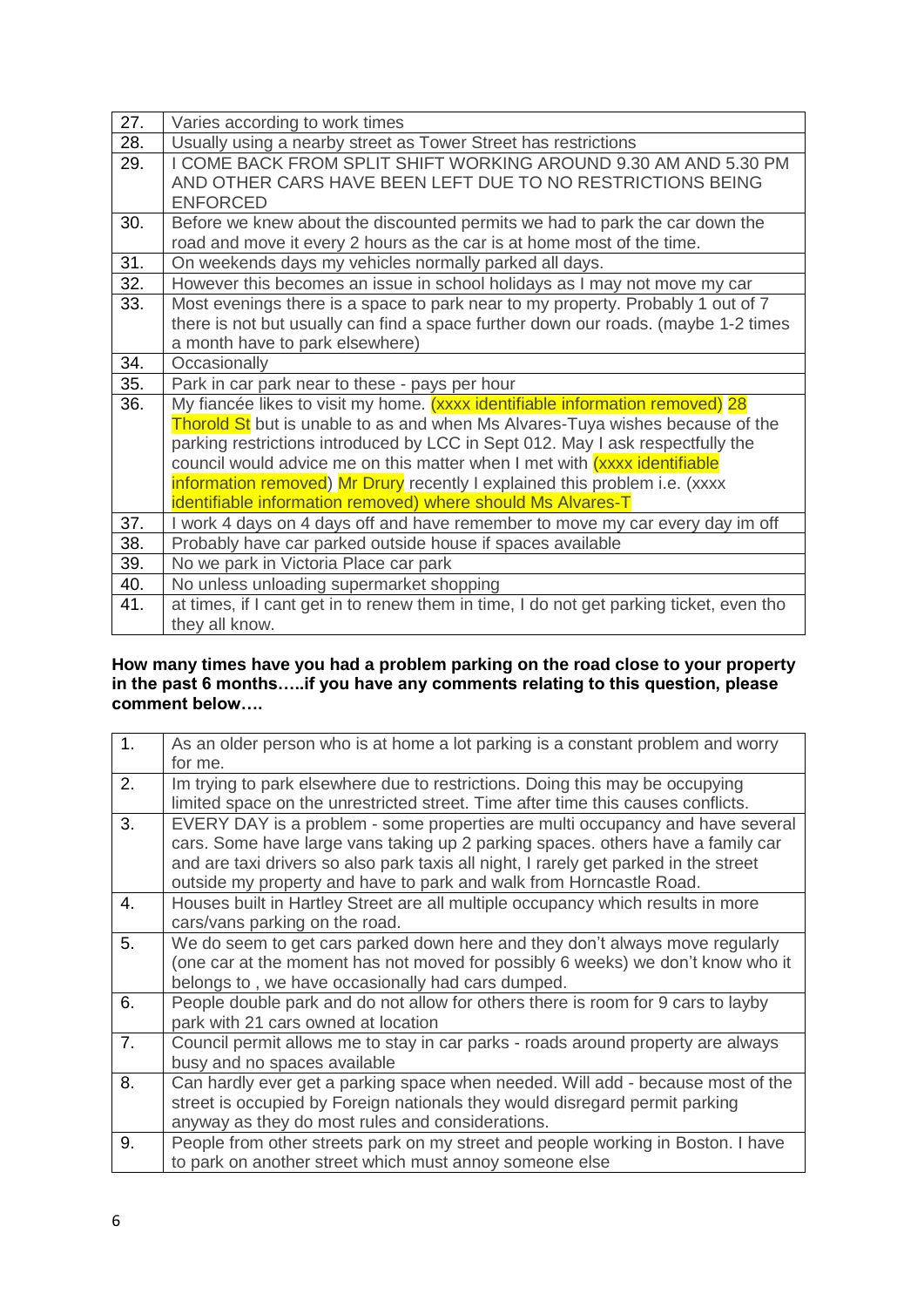| 10. | We have only lived here since August and parking is a problem at most times,<br>especially those of HMO where residents have multiple vehicles we are<br>considering purchasing a paring permit. |
|-----|--------------------------------------------------------------------------------------------------------------------------------------------------------------------------------------------------|
| 11. | The provision of parking restrictions outside our house would go some way in<br>alleviating the problems we have outlined (and which are shared by many non-                                     |
| 12. | vehicle owning residents)<br>It would always be a problem if we did not rent a garage                                                                                                            |
| 13. | I never need to park on the road                                                                                                                                                                 |
| 14. | There just isn't enough space, I feel like it could be managed better.                                                                                                                           |
| 15. | There is no parking on the road in the area                                                                                                                                                      |
| 16. | The only problems that occur for me are when workmen need to come and need                                                                                                                       |
|     | access to their vehicle throughout their work. it is not know always what time of                                                                                                                |
|     | day they will come or how long and there is no where to park at all                                                                                                                              |
| 17. | People parking to go into town especially on Wednesday and Saturdays                                                                                                                             |
| 18. | Please consider a reduction in the cost of parking at Cattle Market car park                                                                                                                     |
| 19. | Parking on double yellow lines making access to our property difficult at times                                                                                                                  |
| 20. | People park their cars along our drive way and we cant park in our drive. The                                                                                                                    |
|     | police wont tell us where they live. it is now children holiday from school and the                                                                                                              |
|     | parking is better. People seem to park on our street for work in thw town                                                                                                                        |
| 21. | I am lucky my very good neighbours allow me access should I need a favour any                                                                                                                    |
|     | time.                                                                                                                                                                                            |
| 22. | People park outside my house all hours of the day and night. Sometimes they                                                                                                                      |
|     | leave engines running during winter nights.                                                                                                                                                      |
| 23. | Resident parking permits would go along way to address the parking problem.                                                                                                                      |
| 24. | Yes had a few parking tickets                                                                                                                                                                    |
| 25. | I have lived in boston only 2 weeks.                                                                                                                                                             |
| 26. | Before renting car park space always a problem to park due to residents having                                                                                                                   |
|     | more than one car per household. Also problems has rented properties have more                                                                                                                   |
|     | than one family per house                                                                                                                                                                        |
| 27. | Parking on the roads in my neighbourhood is plentiful and good                                                                                                                                   |
| 28. | Restrictions 7 days a week so always a problem to park. On occasion s                                                                                                                            |
|     | we have incurred fines for parkin on our street, despite trying to observe the role of                                                                                                           |
|     | 2 hours and return after 1 hour. When we have done this we still get a ticket.                                                                                                                   |
| 29. | Sometimes used to walk 100 m I dont see the problem                                                                                                                                              |
| 30. | We sometime have to park on station road/lincoln lane this is 24hrs restricted too.                                                                                                              |
| 31. | There is a double yellow line close to the property so parking is out of the question                                                                                                            |
| 32. | Shoppers and workers from nearby areas park here leaving residents unable to                                                                                                                     |
|     | park. We have had to buy car park permits in the past whilst others not living here                                                                                                              |
|     | park freely. On return from work late morning, midday or before 6 pm I can seldom                                                                                                                |
|     | park. Tickets along the yellows when operational have not deterred people.                                                                                                                       |
| 33. | There are only 3 car parking spaces for a full street of cars this is where the                                                                                                                  |
|     | double yellow lines finish from outside The Carpenters Arms public House                                                                                                                         |
| 34. | We have a number of HMOs in the area that have as many as 4 car per house -                                                                                                                      |
|     | as well as shoppers and workers parking here for free.                                                                                                                                           |
| 35. | Some people have to have a car in order to get to work, in order to pay their bills                                                                                                              |
|     | including council tax. The very least the council can do is to provide a parking                                                                                                                 |
|     | space so that I can own a car to get to work, to pay these bills.                                                                                                                                |
| 36. | Every day people park their cars on our street and go into town because                                                                                                                          |
|     | enforcement is not being carried out due to vandalism in past of parking signs.9                                                                                                                 |
| 37. | It was always a problem prior to getting a permit for the car. Often we had to go to<br>parents houses to wait for parking to be available                                                       |
| 38. | People who do not live here park their cars and go to the city for shopping or to                                                                                                                |
|     | work they have in the city centre of Boston.                                                                                                                                                     |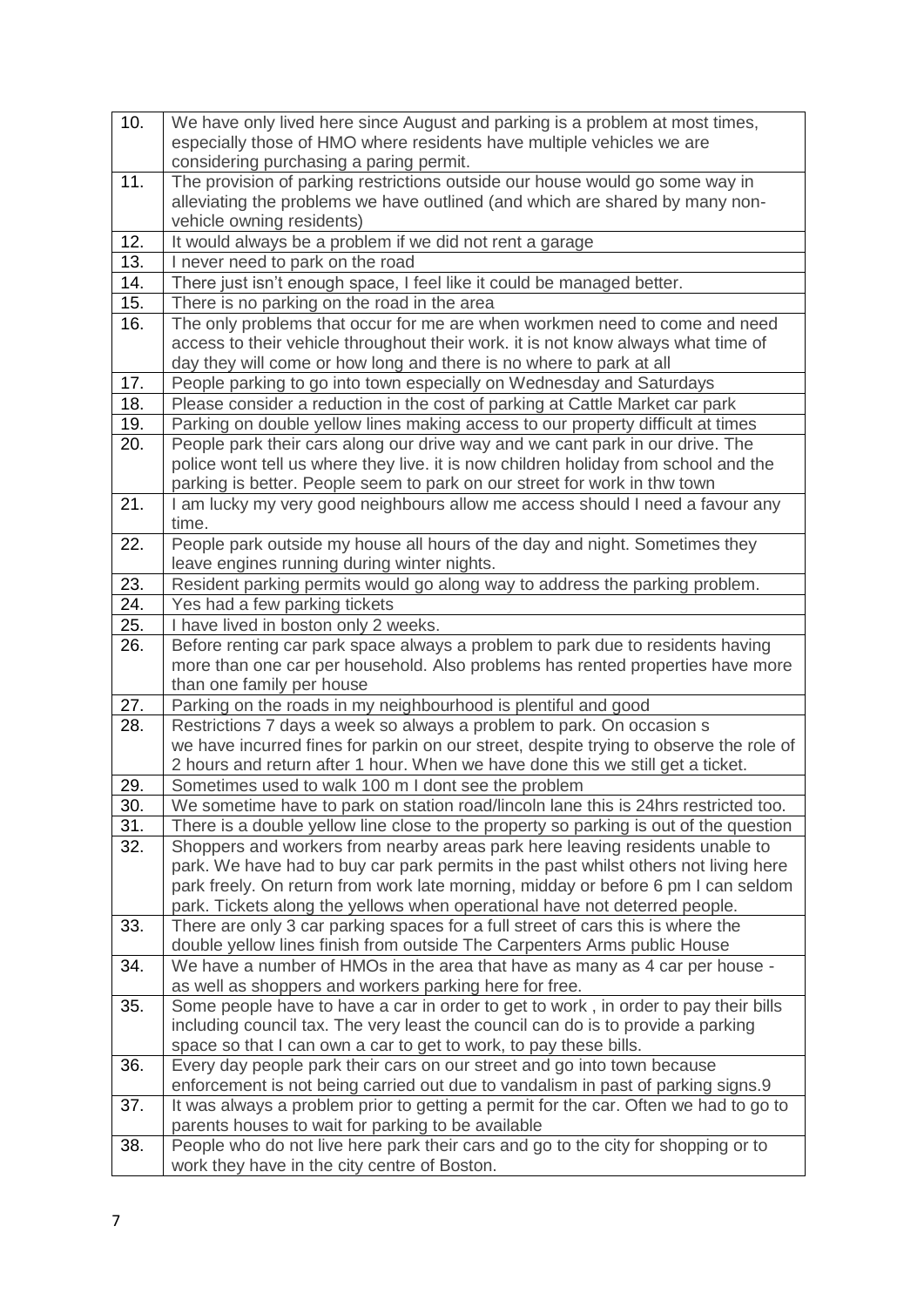| 39. | No space - having to move every 2 hours                                           |
|-----|-----------------------------------------------------------------------------------|
| 40. | There is no where to park near to my property                                     |
| 41. | School traffic causing. Problems they also block my drive                         |
| 42. | As above 1-2 times a month have to find another street place to park my ear       |
| 43. | Perhaps if the cars were removed that have no tax or insurance it would not be a  |
|     | problem                                                                           |
| 44. | Park in pay car park near to house                                                |
| 45. | We have many family member that need to visit on a regular basis                  |
| 46. | Too many out of towners looking for free parking and too many houses and flats    |
|     | for spaces available to park.                                                     |
| 47. | Pioneer school start and finish times abuse of car park and road at drop of and   |
|     | pick up times                                                                     |
| 48. | We have residents who have parking for up to 3 vehicles on the drive but chose to |
|     | park up on the pavement and cause problems for pedestrians who have to go out     |
|     | in the road to get past the cars also blocking access to peoples drives.          |
| 49. | As people park on this street and walk into town                                  |
| 50. | We are patrolled which works keeping a rotation of spaces                         |
| 51. | My cars/vans. do feel like cash cow, a direct debit would be much easier for all  |

#### **Are you in favour of Residents Parking Scheme being introduced in your area? If you have any comments relating to this question please comment below…..**

| 1.  | Depending on the cost. last time it was proposed I thought it too expensive.<br>Consultation should make scheme as simple as possible. |
|-----|----------------------------------------------------------------------------------------------------------------------------------------|
| 2.  | Council provided discounts are insufficient and municipal car parks are too far.                                                       |
|     | Robin Hood car park, which is not discounted by, could be a solution for some                                                          |
|     | residents                                                                                                                              |
| 3.  | I feel we should have parking permits for the street. Maybe 2 permits or even 1                                                        |
|     | permit per household. A permit to park in a council car park is no use to us for                                                       |
|     | unloading shopping or monitoring the security of our vehicles                                                                          |
| 4.  | I have put yes, but I think your twenty years too late. There are a lot of buy - to -                                                  |
|     | lets, alot of them are not permanent residents and their not always none too                                                           |
|     | bothered where they park (sometimes no choice) and I think it will be difficult to                                                     |
|     | police.                                                                                                                                |
| 5.  | Yes happy to pay reasonable cost                                                                                                       |
| 6.  | Restricted parking for residents means that on a street like this, the majority of                                                     |
|     | properties are multiple occupancy and therefore does not attract families                                                              |
| 7.  | I do remember that there was and area for parking before new houses build and                                                          |
|     | Asda was still located. That parking was for residents and never given back after it                                                   |
|     | moved they sold land and built houses instead.                                                                                         |
| 8.  | I would purchase one, however I feel its unfair. Are people with driveways going to                                                    |
|     | be paying to park at their own homes?                                                                                                  |
| 9.  | I want something close my address please. Car parks                                                                                    |
| 10. | You cant park outside due to the yellow lines. The car park up the road cost too                                                       |
|     | much                                                                                                                                   |
| 11. | Because of the extent of houses in multiple occupancy many nearby houses have                                                          |
|     | numerous vehicles and the many owners use their garages for storage purposes.                                                          |
|     | Consequently parking space outside our house is permanently in use. This                                                               |
|     | prevents street cleaning and inhibits emergency vehicles access (a common                                                              |
|     | problem for the street as a whole). In addition the space is sometimes used by                                                         |
|     | vehicle owners for maintenance and repairs. The space, being free of charge, is                                                        |
|     | often used by shoppers using the nearby town centre. Sometimes large industrial                                                        |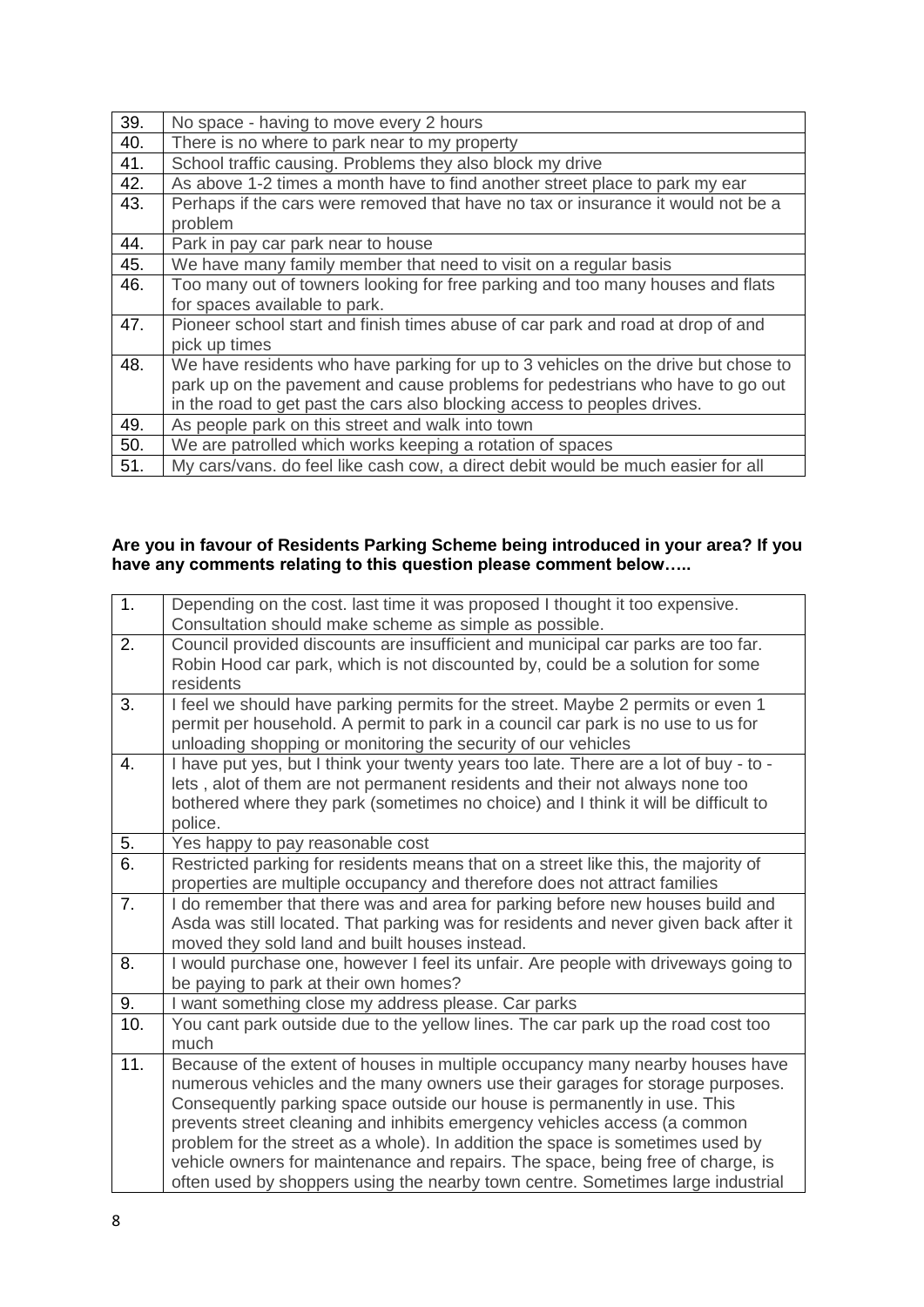|            | vehicles are parked outside our house, blocking light for long periods. We feel that<br>the introduction of Residents Parking Scheme would help to alleviate these<br>problems. We would like to add Irby St Car park is not greatly utilized as the<br>population is largely transient and also involves expense whilst the street parking<br>is free. |
|------------|---------------------------------------------------------------------------------------------------------------------------------------------------------------------------------------------------------------------------------------------------------------------------------------------------------------------------------------------------------|
| 12.        | If my visitors time the visit during the day parking sometimes comes available.<br>more parking near school could be made available as these are spaces that have<br>lines that are not required                                                                                                                                                        |
| 13.        | Would like the option of a temporary permit for visitors - happy to pay                                                                                                                                                                                                                                                                                 |
| 14.        | As I should never need it, I have no preference                                                                                                                                                                                                                                                                                                         |
| 15.        | But does it put you in a position to get place in car park                                                                                                                                                                                                                                                                                              |
| 16.        | I believe that if I should pay council parking permit I should be able to park my car<br>without a time limit at front of my house. As the car park its a bit way.                                                                                                                                                                                      |
| 17.        | I am not willing to pay for a permit and still not be guaranteed a parking space<br>near my property                                                                                                                                                                                                                                                    |
| 18.        | Residents parking scheme on the quayside (Custom) House Quay (xxx identifiable                                                                                                                                                                                                                                                                          |
|            | information removed) PE21 6NH would be amazing. South Sq would be ok too                                                                                                                                                                                                                                                                                |
| 19.        | Not sure I can comment not owning a car                                                                                                                                                                                                                                                                                                                 |
| 20.        | I am prepared to pay for a permit even though, I have a blue badge which enables<br>my son/daughter to park legally at no cost.                                                                                                                                                                                                                         |
| 21.        | Please take action to enforce it. you don't seem to take any action against people<br>parking on double yellow lines.                                                                                                                                                                                                                                   |
| 22.        | What guarantee do you have in finding a space when moving car. Do to people<br>not paying parking in same spaces                                                                                                                                                                                                                                        |
| 23.        | unwilling to pay for a permit when people in the adjacent roads will park for free                                                                                                                                                                                                                                                                      |
| 24.        | on road parking spaces are plentiful there is also tunnard st car park                                                                                                                                                                                                                                                                                  |
| 25.        | Yes I think it should be possible to run a scheme where it allows for residents                                                                                                                                                                                                                                                                         |
|            | parking alongside the present restrictions. As far as I can see this shouldn't cost                                                                                                                                                                                                                                                                     |
|            | much more to police. A scheme would help attract new home owners into the area                                                                                                                                                                                                                                                                          |
|            | who are currently put off by inconvenience of living without access to parking near                                                                                                                                                                                                                                                                     |
|            | their home.                                                                                                                                                                                                                                                                                                                                             |
| 26.        | It should be zoned ie. Tower St/Lincoln Lane - Trinity/James Street being 1 zone                                                                                                                                                                                                                                                                        |
|            | to keep prices down.<br>But at no cost                                                                                                                                                                                                                                                                                                                  |
| 27.<br>28. | Properties (xxx identifiable information removed) 6 a and 6b already have some                                                                                                                                                                                                                                                                          |
|            | parking behind their homes. Re yellows -signs have previously been removed as                                                                                                                                                                                                                                                                           |
|            | soon as they are put up. I would be concerned about resident permit signs being                                                                                                                                                                                                                                                                         |
|            | removed. I think the only real deterrent would be a clamping zone with signs.                                                                                                                                                                                                                                                                           |
| 29.        | As long as it is in my area I go out on a Monday and don't get back till late evening                                                                                                                                                                                                                                                                   |
|            | when I do get back normally the street lights are out and I have to park on double                                                                                                                                                                                                                                                                      |
|            | yellows and take the risk of me getting a ticket for my own safety. I sometimes                                                                                                                                                                                                                                                                         |
|            | have to drive around the block for 20 to 30 mins just to find a space                                                                                                                                                                                                                                                                                   |
| 30.        | As far as I am aware we all pay similar council tax on this street. Some have                                                                                                                                                                                                                                                                           |
|            | parking some dont I am extremely against paying for any parking scheme. As I                                                                                                                                                                                                                                                                            |
|            | feel this is still an excuse for the council to make money from affected residents, it                                                                                                                                                                                                                                                                  |
|            | should be free! People are gravelling their frontages to park this is not a solution.                                                                                                                                                                                                                                                                   |
|            | As it exacerbates problems and can lead to more flooding. Costing the council in a                                                                                                                                                                                                                                                                      |
|            | different way. In this modern society I feel that car space should be an essential<br>consideration of the council                                                                                                                                                                                                                                      |
| 31.        | Signs have been removed in the past due to vandalism and I have concerns that                                                                                                                                                                                                                                                                           |
|            | residents permit signs will be vandalised and no enforcement will take place.                                                                                                                                                                                                                                                                           |
| 32.        | As we live so close to the carpark the carpark permits work well for us so would                                                                                                                                                                                                                                                                        |
|            | probably continue doing this. Maybe more of a discount could be applied to that to                                                                                                                                                                                                                                                                      |